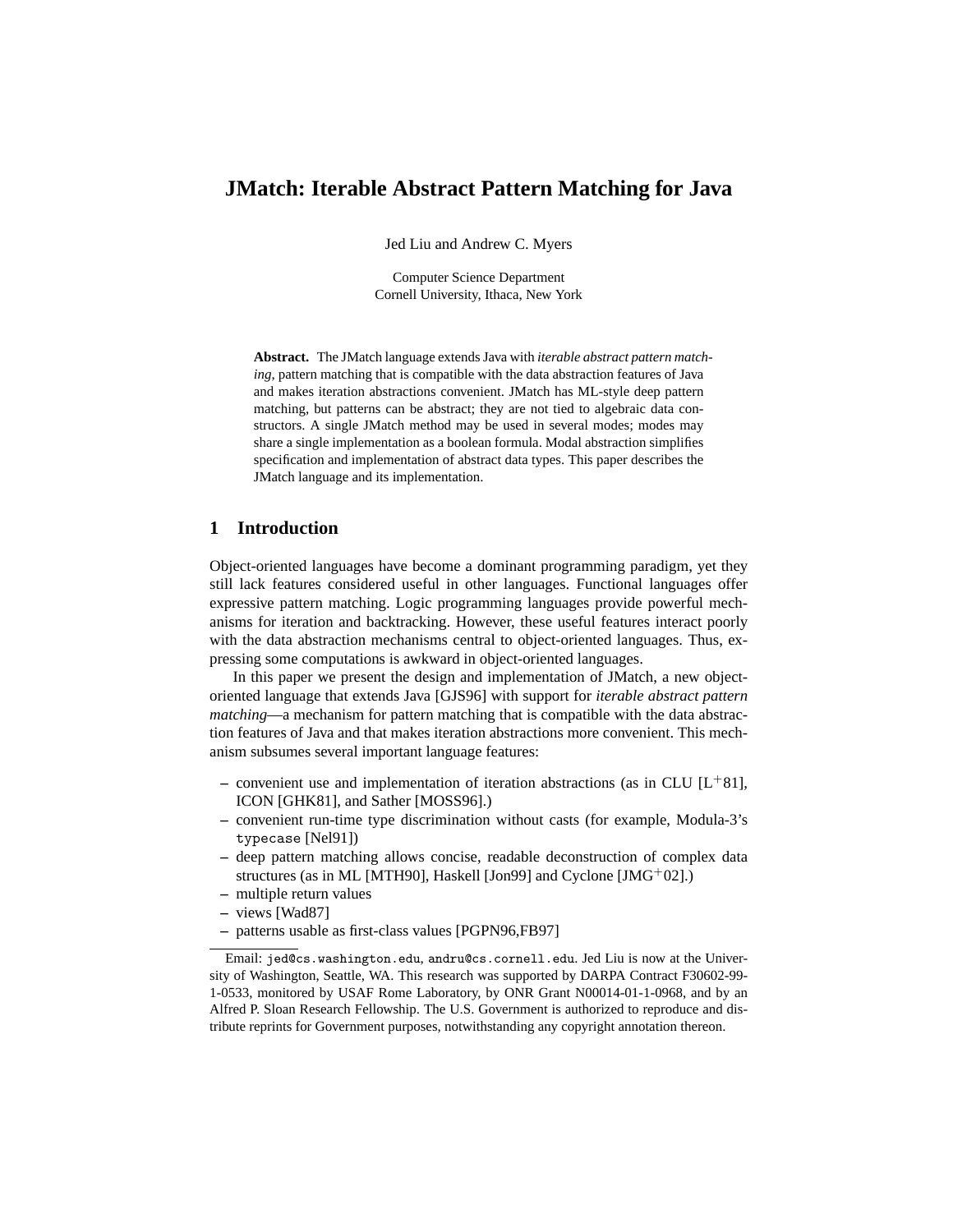JMatch exploits two key ideas: *modal abstraction* and *invertible computation*. Modal abstraction simplifies the *specification* (and use) of abstractions; invertible computation simplifies the *implementation* of abstractions.

JMatch constructors and methods may be modal abstractions: operations that support multiple *modes* [SHC96]. Modes correspond to different directions of computation, where the ordinary direction of computation is the "forward" mode, but backward modes may exist that compute some or all of a method's arguments using an expected result. Pattern matching uses a backward mode. A mode may specify that there can be multiple values for the method outputs; these can be easily iterated over in a predictable order. Modal abstraction simplifies the specification and use of abstract data type (ADT) interfaces, because where an ADT would ordinarily have several distinct but related operations, in JMatch it is often natural to have a single operation with multiple modes.

The other key idea behind JMatch is invertible computation. Computations may be described by boolean formulas that express the relationship among method inputs and outputs. Thus, a single formula may implement multiple modes; the JMatch compiler automatically decides for each mode how to generate the outputs of that mode from the inputs. Each mode corresponds to a different direction of evaluation. Having a single implementation helps ensure that the modes implement the abstraction in a consistent manner, satisfying expected equational relationships.

These ideas appear in various logic programming languages, but it is a challenge to integrate these ideas into an object-oriented language in a natural way that enforces data abstraction, preserves backwards compatibility, and permits an efficient implementation. JMatch is not a general-purpose logic-programming language; it does not provide the full power of unification over logic variables. This choice facilitates an efficient implementation. However, JMatch does provide more expressive pattern matching than logic-programming, along with modal abstractions that are first-class values (objects).

Although JMatch extends Java, little in this paper is specific to Java. The ideas in JMatch could easily be applied to other garbage-collected object-oriented languages such as C# [Mic01] or Modula-3 [Nel91].

A prototype compiler for JMatch is available for download. It is built using the Polyglot extensible Java compiler framework [NCM02], which supports source-to-source translation into Java.

The rest of this paper is structured as follows. Section 2 provides an overview of the JMatch programming language. Section 3 gives examples of common programming idioms that JMatch supports clearly and concisely. Section 4 describes the implementation of the prototype compiler. Section 5 discusses related work. Section 6 summarizes and concludes with a discussion of useful extensions to JMatch.

# **2 Overview of JMatch**

JMatch provides convenient specification and implementation of computations that may be evaluated in more than one direction, by extending expressions to *formulas* and *patterns*. Named abstractions can be defined for formulas and patterns; these abstractions are called *predicate methods*, *pattern methods*, and *pattern constructors*. JMatch ex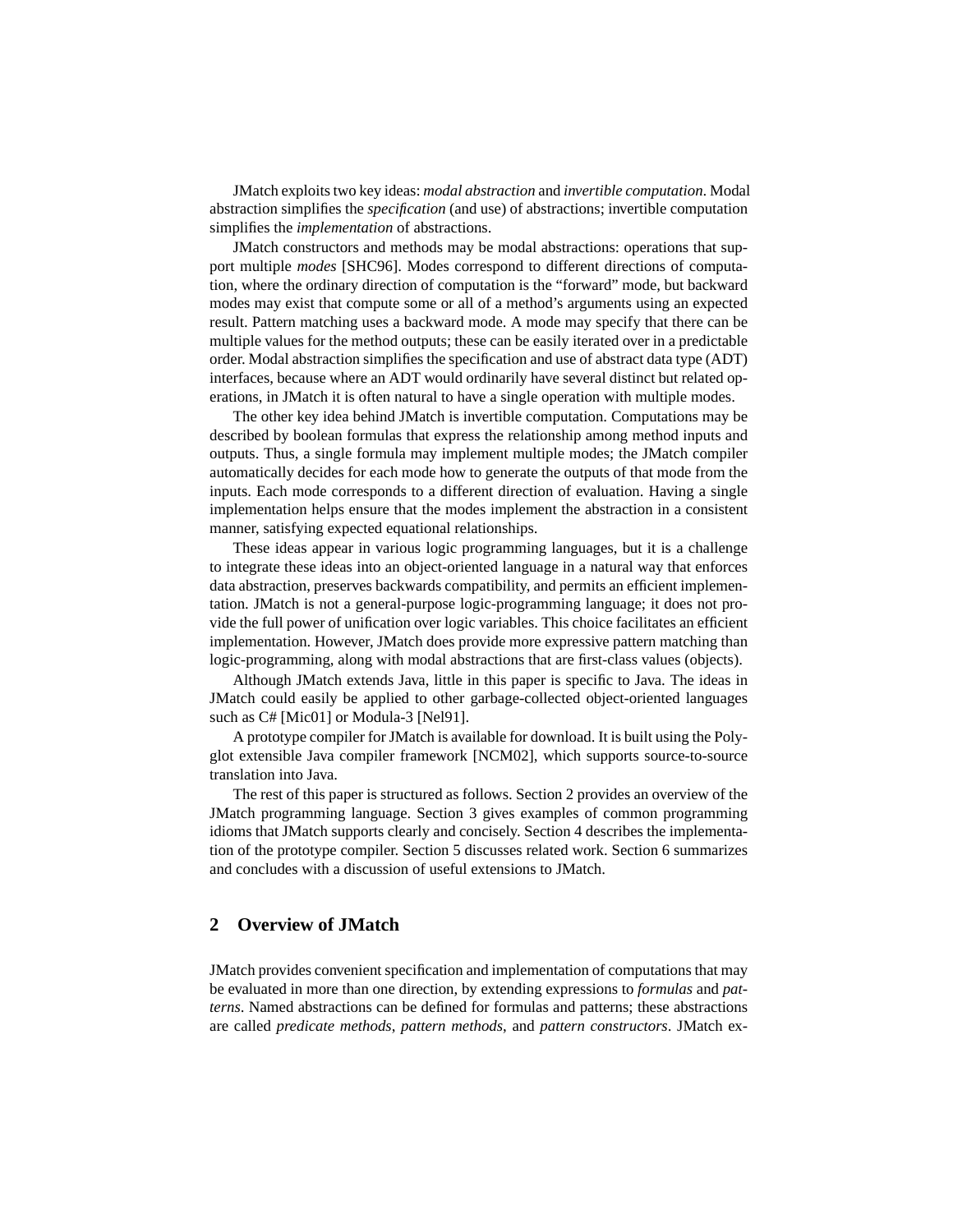tends the meaning of some existing Java statements and expressions, and adds some new forms. It is backwards compatible with Java.

### **2.1 Formulas**

Syntactically, a JMatch formula is similar to a Java expression of boolean type, but where a Java expression would permit a subexpression of type  $T$ , a formula may include a variable declaration with type T. For example, the expression  $2 + \text{int } x == 5$  is a formula that is satisfied when x is bound to 3.

JMatch has a let statement that tries to satisfy a formula, binding new variables as necessary. For example, the statement let  $2 + int x == 5$ ; causes x to be bound to 3 in subsequent code (unless it is later reassigned). If there is no satisfying assignment, an exception is raised. To prevent an exception, an if statement may be used instead. The conditional may be any formula with at most one solution. If there is a satisfying assignment, it is in scope in the "then" clause; if there is no satisfying assignment, the "else" clause is executed but the declared variables are not in scope. For example, the following code assigns y to an array index such that  $\alpha[y]$  is nonzero (the single restricts it to the first such array index), or to  $-1$  if there is no such index:

```
int y;
if (single(a[int i] != 0)) y = i;
else y = -1;
```
A formula may contain free variables in addition to the variables it declares. The formula expresses a relation among its various variables; in general it can be evaluated in several modes. For a given mode of evaluation these variables are either *knowns* or *unknowns*. In the *forward mode*, all variables, including bound variables, are knowns, and the formula is evaluated as a boolean expression. In backward modes, some variables are unknowns and satisfying assignments are sought for them. If JMatch can construct an algorithm to find satisfying assignments given a particular set of knowns, the formula is *solvable* in that mode. A formula with no satisfying assignments is considered solvable as long as JMatch can construct an algorithm to determine this.

For example, the formula  $a[i] == 0$  is solvable if the variable i is an unknown, but not if the variable a is an unknown. The modes of the array index operator [ ] do not include any that solve for the array, because those modes would be largely useless (and inefficient).

Some formulas have multiple satisfying assignments; the JMatch foreach statement can be used to iterate through these assignments. For example, the following code adds the indices of all the non-zero elements of an array:

foreach(a[int i]  $!= 0$ ) n  $+= i$ ;

In formulas, the single equals sign  $(=)$  is overloaded to mean equality rather than assignment, while preserving backwards compatibility with Java. The symbol = corresponds to semantic equality in Java (that is, the equals method of class Object). Formulas may use either pointer equality  $(==)$  or semantic equality  $(=)$ ; the difference between the two is observable only when an equation is evaluated in forward mode,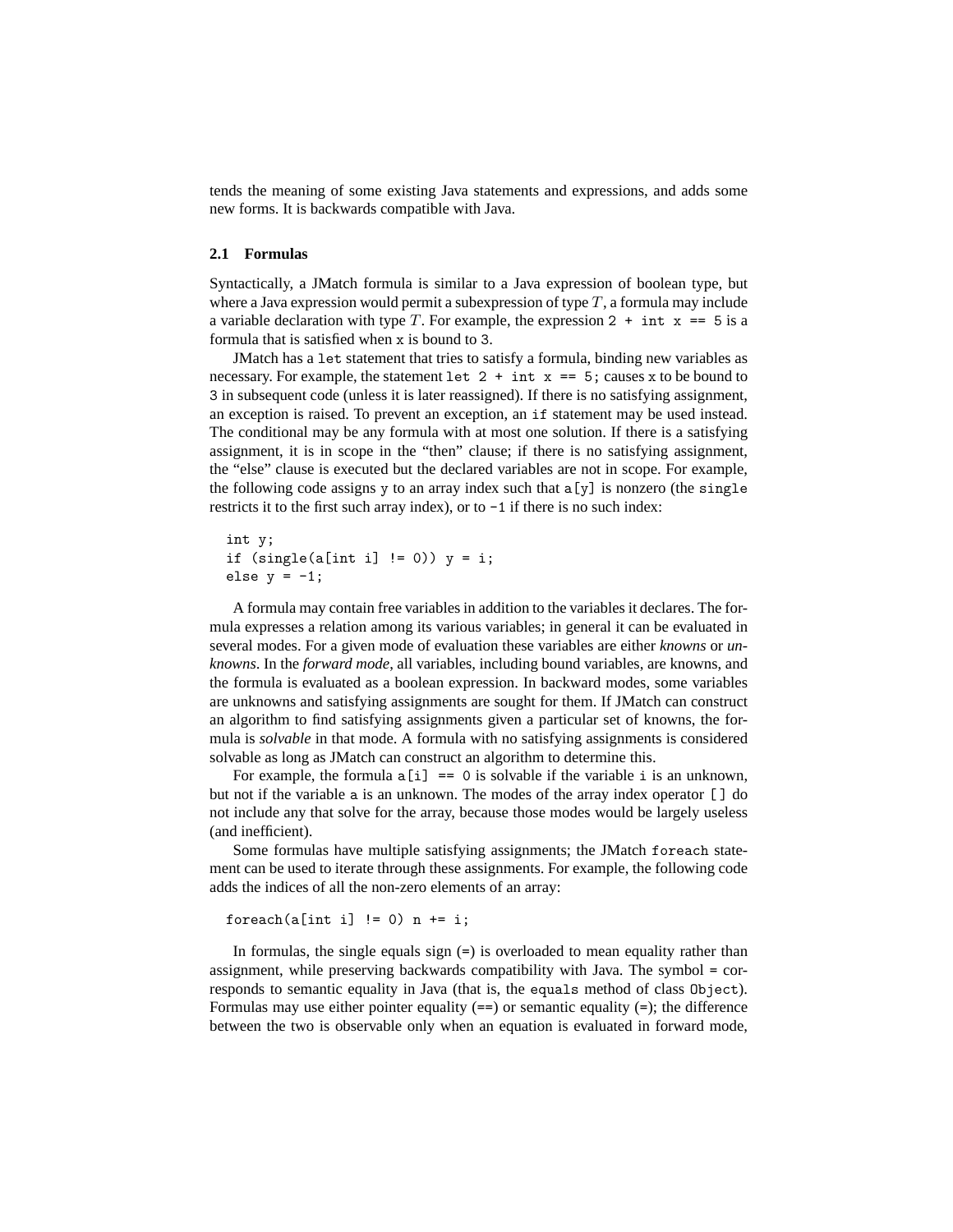where the Java equals method is used to evaluate =. Otherwise an equation is satisfied by making one side of the equation pointer-equal to the other—and therefore also semantically equal. Because semantic equality is usually the right choice for JMatch programs, concise syntax is important. The other Java meanings for the symbol = are initialization and assignment, which can be thought of as ways to satisfy an equation.

### **2.2 Patterns**

A pattern is a Java expression of non-boolean type except that it may contain variable declarations, just like a formula. In its forward mode, in which all its variables are knowns, a pattern is evaluated directly as the corresponding Java expression. In its backward modes, the value of the pattern is a known, and this value is used to reconstruct some or all of the variables used in the pattern. In the example above, the subexpression  $2 + \text{int } x$  is a pattern with type int, and given that its value is known to be 5, JMatch can determine  $x = 3$ . Inversion of addition is possible because the addition operator supports the necessary computational mode; not all binary operators support this mode. Another pattern is the expression  $a$ [int i]. Given a value v to match against, this pattern iterates over the array a finding all indices i such that  $v = a[i]$ . There may be many assignments that make a pattern equal to the matched value. When JMatch knows how to find such assignments, the pattern is *matchable* in that mode. A pattern p is matchable if the equation  $p = v$  is solvable for any value v.

The Java switch statement is extended to support general pattern matching. Each of the case arms of a switch statement may provide a pattern; the first arm whose pattern matches the tested value is executed.

The simplest pattern is a variable name. If the type checker cannot statically determine that the value being matched against a variable has the same type, a dynamic type test is inserted and the pattern is matched only if the test succeeds. Thus, a typecase statement [Nel91] can be concisely expressed as a switch statement:

```
Vehicle v; ...
switch (v) {
    case Car c: ...
    case Truck t: ...
    case Airplane a: ...
}
```
For the purpose of pattern matching there is no difference between a variable declaration and a variable by itself; however, the first use of the variable must be a declaration.

#### **2.3 Pattern constructors**

One way to define new patterns is *pattern constructors*, which support conventional pattern matching, with some increase in expressiveness. For example, a simple linked list (a "cons cell", really) naturally accommodates a pattern constructor: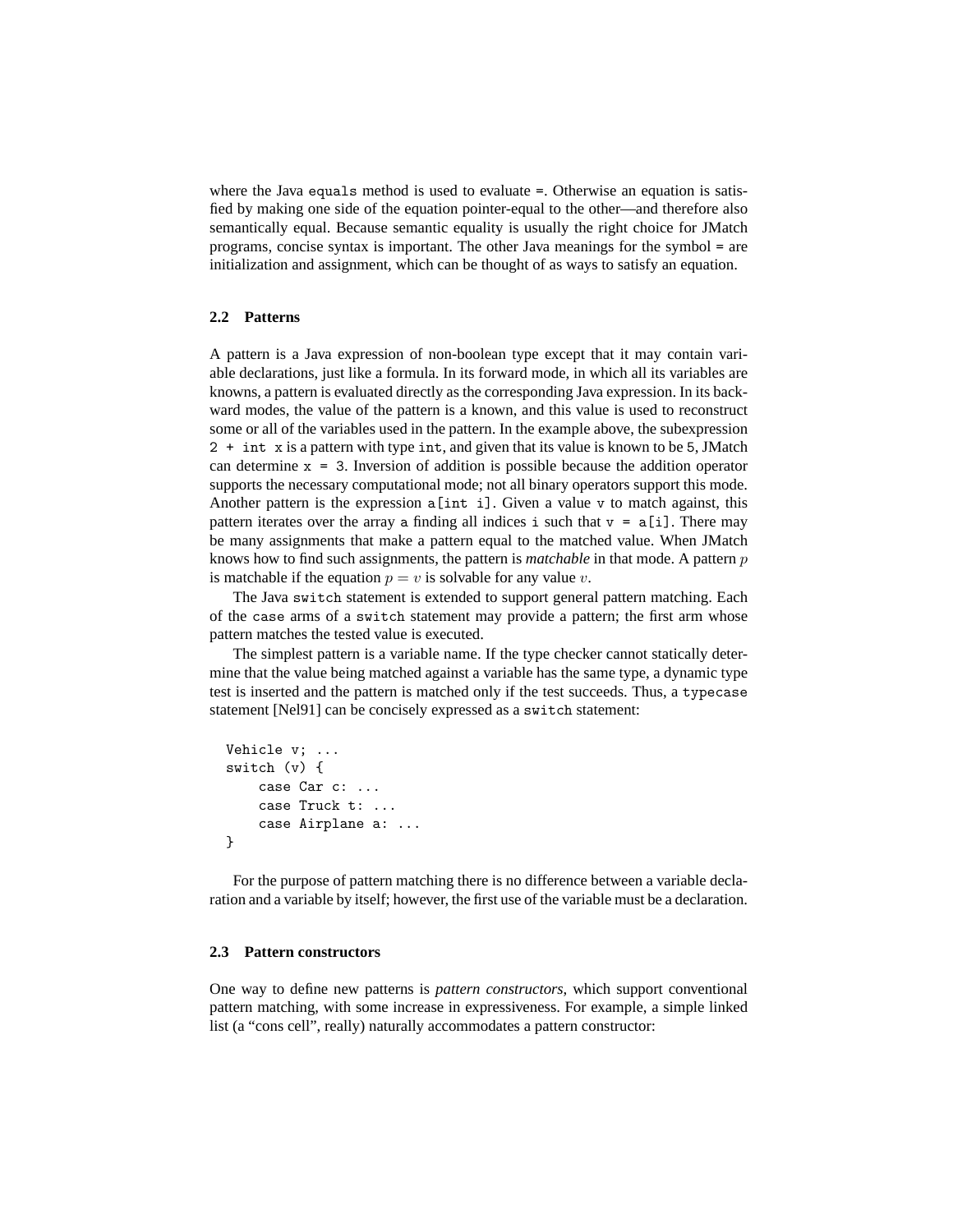```
public class List implements Collection {
    Object head;
    List tail;
    public List(Object h, List t) returns(h, t) (
        head = h & tail = t
    )
    ...
}
```
This constructor differs in two ways from the corresponding Java constructor whose body would read {head = h; tail = t; }. First, the mode clause returns(h,t) indicates that in addition to the implicit forward mode in which the constructor makes a new object, the constructor also supports a mode in which the result object is a known and the arguments h and t are unknowns. It is this backward mode that is used for pattern matching. Second, the body of the constructor is a simple formula (surrounded by parentheses rather than by braces) that implements both modes at once. Satisfying assignments to head and tail will build the object; satisfying assignments to h and t will deconstruct it.

For example, this pattern constructor can be applied in ways that will be familiar to ML programmers:

```
List l;
...
switch (l) {
    case List(Integer x, List(Integer y, List rest)): ...
    default: ...
}
```
The switch statement extracts the first two elements of the list into variables x and y and executes the subsequent statements. The variable rest is bound to the rest of the list. If the list contains zero or one elements, the default case executes with no additional variables in scope. Even for this simple example, the equivalent Java code is awkward and less clear. In the code shown, the constructor invocations do not use the new keyword; the use of new is optional.

The List pattern constructor also matches against subclasses of List; in that case it inverts the construction of only the List part of the object.

It is also possible to match several values simultaneously:

```
List l1, l2; ...
switch (l1, l2) {
    case List(Object x, List(Integer y, List r)), List(y, _): ...
    default: ...
}
```
The first case executes if the list l1 has at least two elements, and the head of list l2 exists and is an Integer equal to the second element of l1. The remainder of l2 is matched using the wildcard pattern "\_".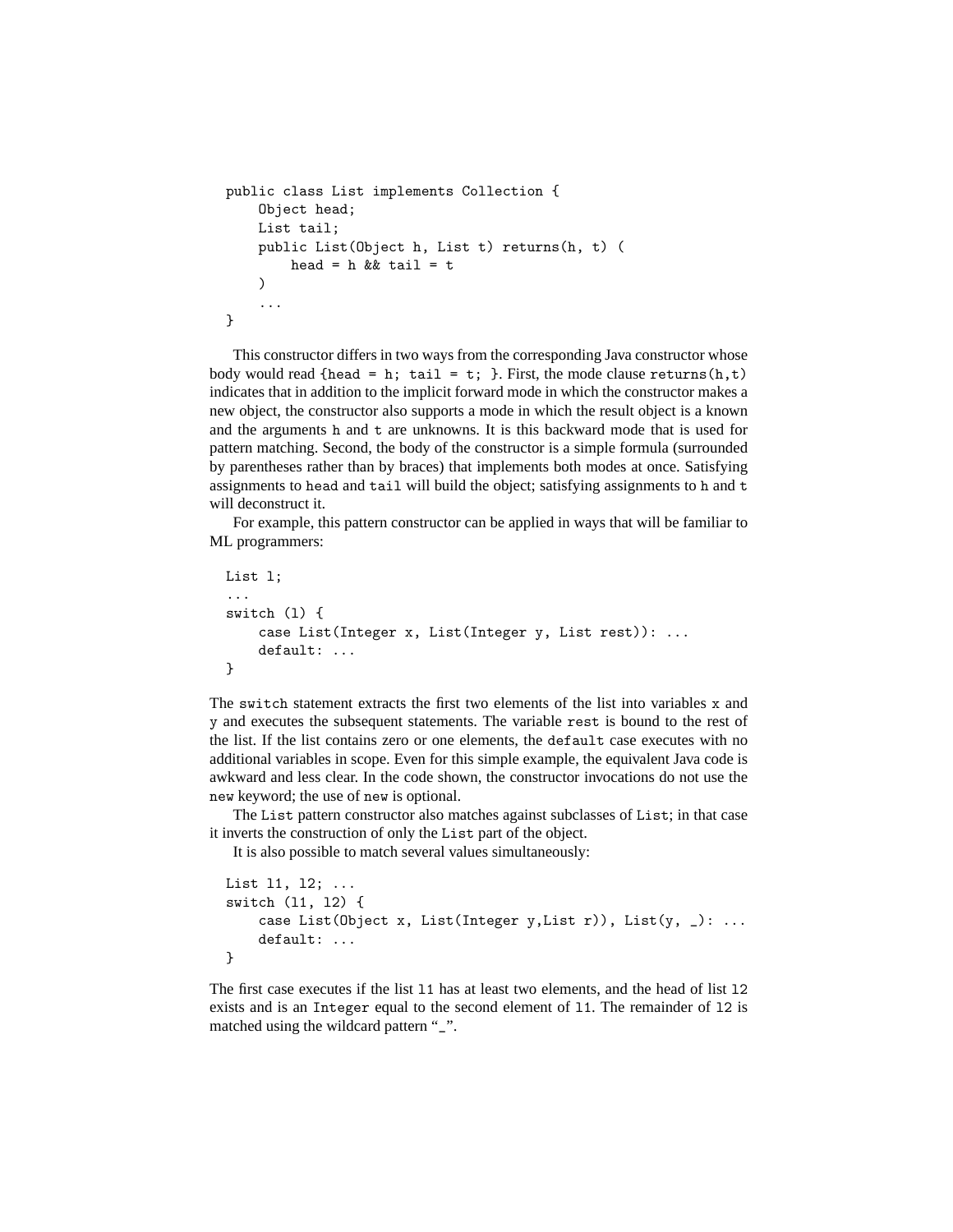In this example of a pattern constructor, the constructor arguments and the fields correspond directly, but this need not be the case. More complex formulas can be used to implement views as proposed by Wadler [Wad87] (see Section 3.4).

The example above implements the constructor using a formula, but backwards compatibility is maintained; a constructor can be written using the usual Java syntax.

### **2.4 Methods and modal abstraction**

The language features described so far subsume ML pattern matching, with the added power of invertible boolean formulas. JMatch goes further; pattern matching coexists with abstract data types and subtyping, and it supports iteration.

Methods with boolean return type are *predicate methods* that define a named abstraction for a boolean formula. The forward mode of a predicate method expects that all arguments are known and executes the method normally. In backward modes, satisfying assignments to some or all of the method arguments are sought. Assuming that the various method modes are implemented consistently, the corresponding forward invocation using these satisfying assignments would have the result true.

Predicate methods with multiple modes can make ADT specifications more concise. For example, in the Java Collections framework the Collection interface declares separate methods for finding all elements and for checking if a given object is an element:

```
boolean contains(Object o);
Iterator iterator();
```
In any correct Java implementation, there is an equational relationship between the two operations: any object x produced by the iterator object satisfies contains $(x)$ , and any object satisfying contains $(x)$  is eventually generated by the iterator. When writing the specification for Collection, the specifier must describe this relationship so implementers can do their job correctly.

By contrast, a JMatch interface can describe both operations with one declaration:

boolean contains(Object o) iterates(o);

This declaration specifies two modes: an implicit forward mode in which membership is being tested for a particular object o, and a backward mode declared by iterates(o), which iterates over all contained objects. The equational relationship is captured simply by the fact that these are modes of the same method.

An interface method signature may declare zero or more additional modes that the method implements, beyond the default, forward mode. A mode returns  $(x_1, \ldots, x_n)$ , where  $x_1, \ldots, x_n$  are argument variable names, declares a mode that generates a satisfying assignment for the named variables. A mode iterates  $(x_1, \ldots, x_n)$  means that the method iterates over a *set* of satisfying assignments to the named variables.

Invocations of predicate methods may appear in formulas. The following code iterates over the Collection c, finding all elements that are lists whose first element is a green truck; the loop body executes once for each element, with the variable t bound to the Truck object.

```
foreach (c.\text{contains}(\text{List}(\text{Truck } t, \_)) & t.color() = \text{GREEN})System.out.println(t.model());
```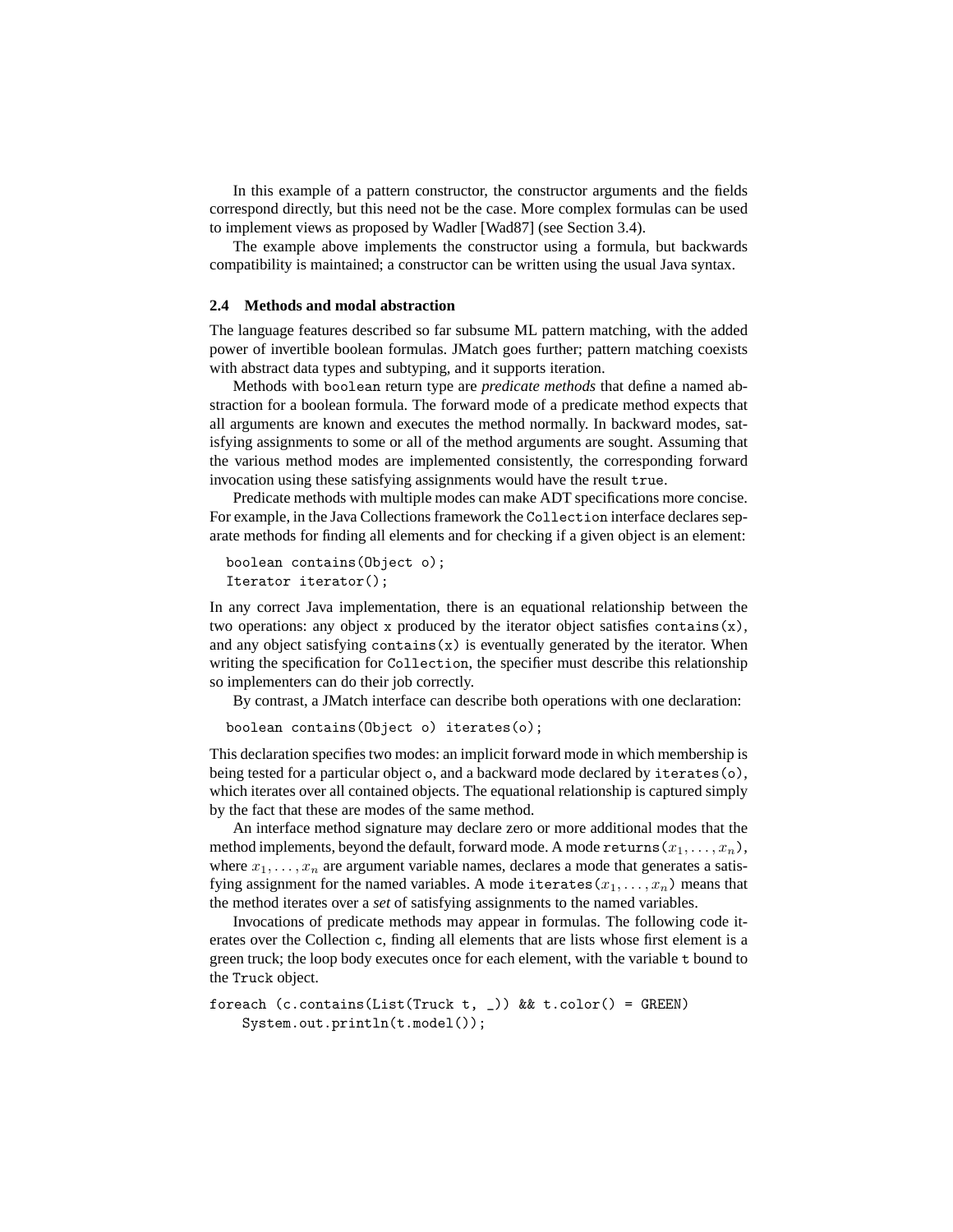#### **2.5 Implementing methods**

A linked list is a simple way to implement the Collection interface. Consider the linked list example again, where the contains method is no longer elided:

```
public class List implements Collection {
    Object head; List tail;
    public List(Object h, List t) returns(h, t) ...
    public boolean contains(Object o) iterates(o) (
        o = head || tail.contrib(s))
}
```
As with constructors, multiple modes of a method may be implemented by a formula instead of a Java statement block. Here, the formula implements both modes of contains. In the forward mode there are no unknowns; in the backward mode the only unknown is o, as the clause iterates(o) indicates.

In the backward mode, the disjunction signals the presence of iteration. The two subformulas separated by  $|| \cdot ||$  define two different ways to satisfy the formula; both will be explored to find satisfying assignments for o.

The modes of a method may be implemented by separate formulas or by ordinary Java statements, which is useful when no single boolean formula is solvable for all modes, or it leads to inefficient code. For example, the following code separately implements the two modes of contains:

```
public boolean contains(Object o) {
    if (o.equals(head)) return true;
    return tail.contains(o);
} iterates(o) {
    o = head;yield;
    foreach (tail.contains(Object tmp)) {
        o = \text{tmp};yield;
    }
}
```
For backward modes, results are returned from the method by the yield statement rather than by return. The yield statement transfers control back to the iterating context, passing the current values of the unknowns. While this code is longer and no faster than the formula above, it is simpler than the code of the corresponding Java iterator object. The reason is that iterator objects must capture the state of iteration so they can restart the iteration computation whenever a new value is requested. In this example, the state of the iteration is implicitly captured by the position of the yield statement and the local variables; restarting the iteration is automatic. In essence, iteration requires the expressive power of coroutines  $[Con63,L+81,GHK81]$ . Implementing iterator objects requires coding in continuation-passing style (CPS) to obtain this power [HFW86],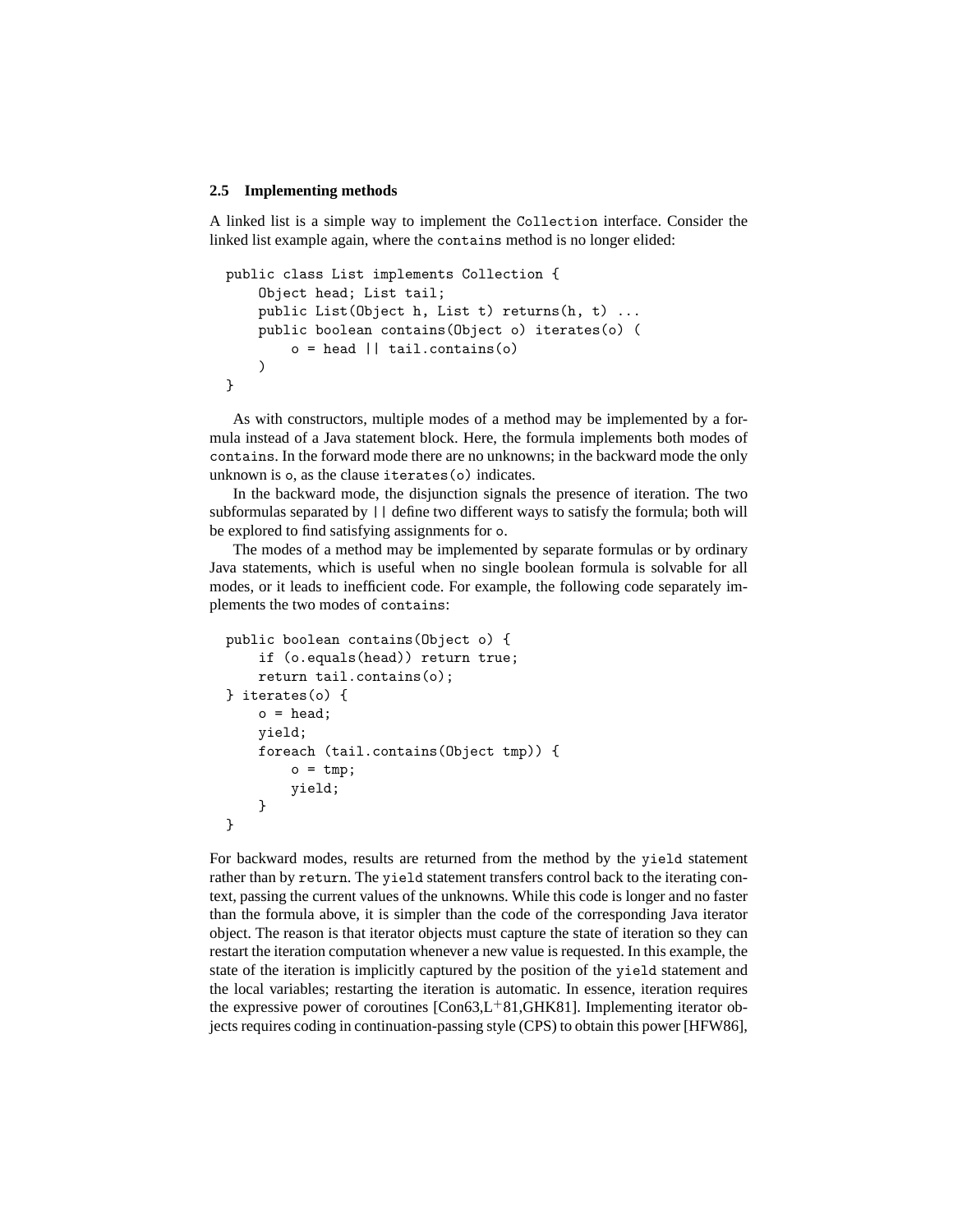which is awkward and error-prone [MOSS96]. The JMatch implementation performs a CPS conversion behind the scenes.

## **2.6 Pattern methods**

```
d
           c
 b
interface Tree {
  Tree node(Tree l, Tree r, Object o)
    returns(l, r, o);
  Tree empty();
}
Tree a = \ldots;...
switch (a) {
  case Tree.node(
    Tree.node(Tree b,
              Tree.node(Tree c,
                Tree.empty())),
    Tree d):
      ...
}
                                       class RBNode implements Tree {
                                          RBNode lf, rg;
                                           int color; // RED or BLACK
                                           Object value;
                                           Tree node(Tree l, Tree r)
                                             ( false ) // forward mode
                                             returns (l, r) (
                                               1 = 1f & &
                                               r = rg)
                                           Tree empty() returns()
                                             ( false ) // both modes
                                           ...
                                      }
                                       class RBEmpty implements Tree {
                                          static Tree _empty = RBEmpty();
                                           Tree node(Tree l, Tree r)
                                             returns (l, r)
                                               ( false ) // both modes
                                           Tree empty()
                                            returns() (result = \emptyset)
                                           ...
                                      }
         (specification and use) (implementation)
```
**Fig. 1.** Deep abstract pattern matching

JMatch methods whose return type is not boolean are *pattern methods* whose result may be matched against other values if the appropriate mode is implemented. Pattern methods provide the ability to deconstruct values even more abstractly than pattern constructors do, because a pattern method declared in an interface can be implemented in different ways in the classes that implement the interface.

For example, many data structure libraries contain several implementations of trees (e.g., binary search trees, red-black trees, AVL trees). When writing a generic treewalking algorithm it may be useful to pattern-match on tree nodes to extract left and right children, perhaps deep in the tree. This would not be possible in most languages with pattern matching (such as ML or Haskell) because patterns are built from constructors, and thus cannot apply to different types. An abstract data type is implemented in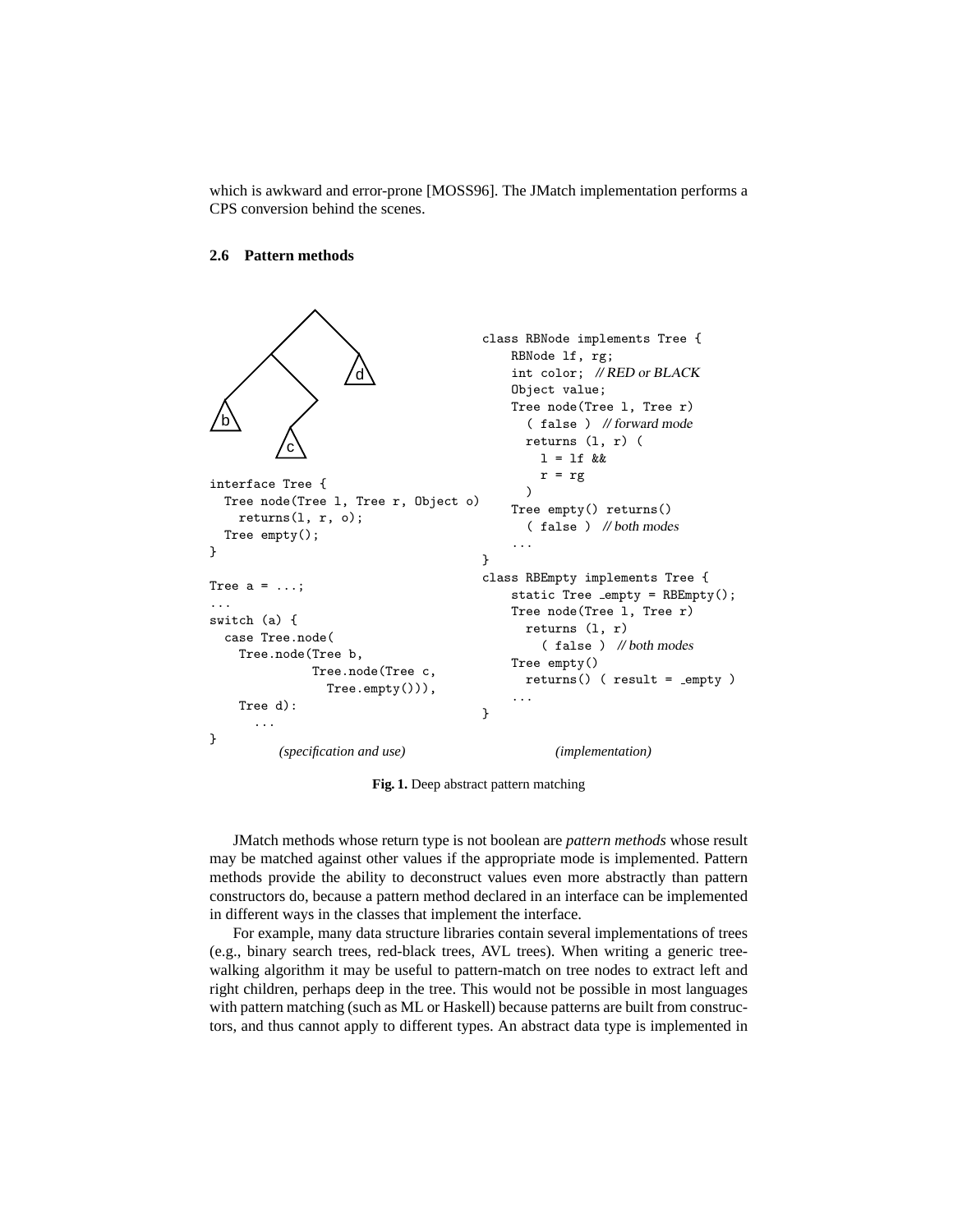these languages by hiding the actual type of the ADT values; however, this prevents any pattern matching from being performed on the ADT values. Thus, pattern matching is typically incompatible with data abstraction.

By contrast, in JMatch it is possible to declare pattern methods in an interface such as the Tree interface shown on the left side of Figure 1. As shown in the figure, these pattern methods can then be used to match the structure of the tree, without knowledge of the actual Tree implementation being matched.

An implementation of the pattern methods node and empty for a red-black tree is shown on the right side of Figure 1. Here there are two classes implementing red-black trees. For efficiency there is only one instance of the empty class, called \_empty. The node and empty pattern methods are only intended to be invoked in the backwards mode for pattern-matching purposes. Thus, the ordinary forward mode is implemented by the unsatisfiable formula false.

As this example suggests, the rule for resolving method invocations is slightly different for JMatch. A non-static pattern method  $m$  of class  $T$  can be invoked using the syntax  $T.m$ , in which case the receiver of the method is the object being matched. JMatch has a pattern operator as; the pattern  $(P_1$  as  $P_2)$  matches a value if both  $P_1$  and  $P_2$  match it. A pattern  $T \cdot m()$  is syntactic sugar for the pattern  $(T \, y \text{ as } y \cdot m())$ where  $y$  is fresh.

Within a pattern method there is a special variable result that represents the result of the method call. Mode declarations may mention result to indicate that the result of the method call is an unknown. In the default, forward mode the only unknown is the variable result. During the method calls shown in Figure 1, the variable result will be bound to the same object as the method receiver this. This need not be true if the pattern method is invoked on some object other than the result—which allows the receiver object to be used as a first-class pattern. (The expression this is always a known in non-static methods.)

```
class List {
 Object head; List tail;
 static List append(List prefix, Object last) returns(prefix, last) (
     prefix = null & // single element
     result = List(last, null)
   else // multiple elements
     prefix = List(Object head, List ptail) &&
     result = List(head, append(ptail, last))
 )
}
List l; ...
switch(l) {
 case List.append(List.append(_, Object o1), Object o2): ...
}
```
**Fig. 2.** Reversible list append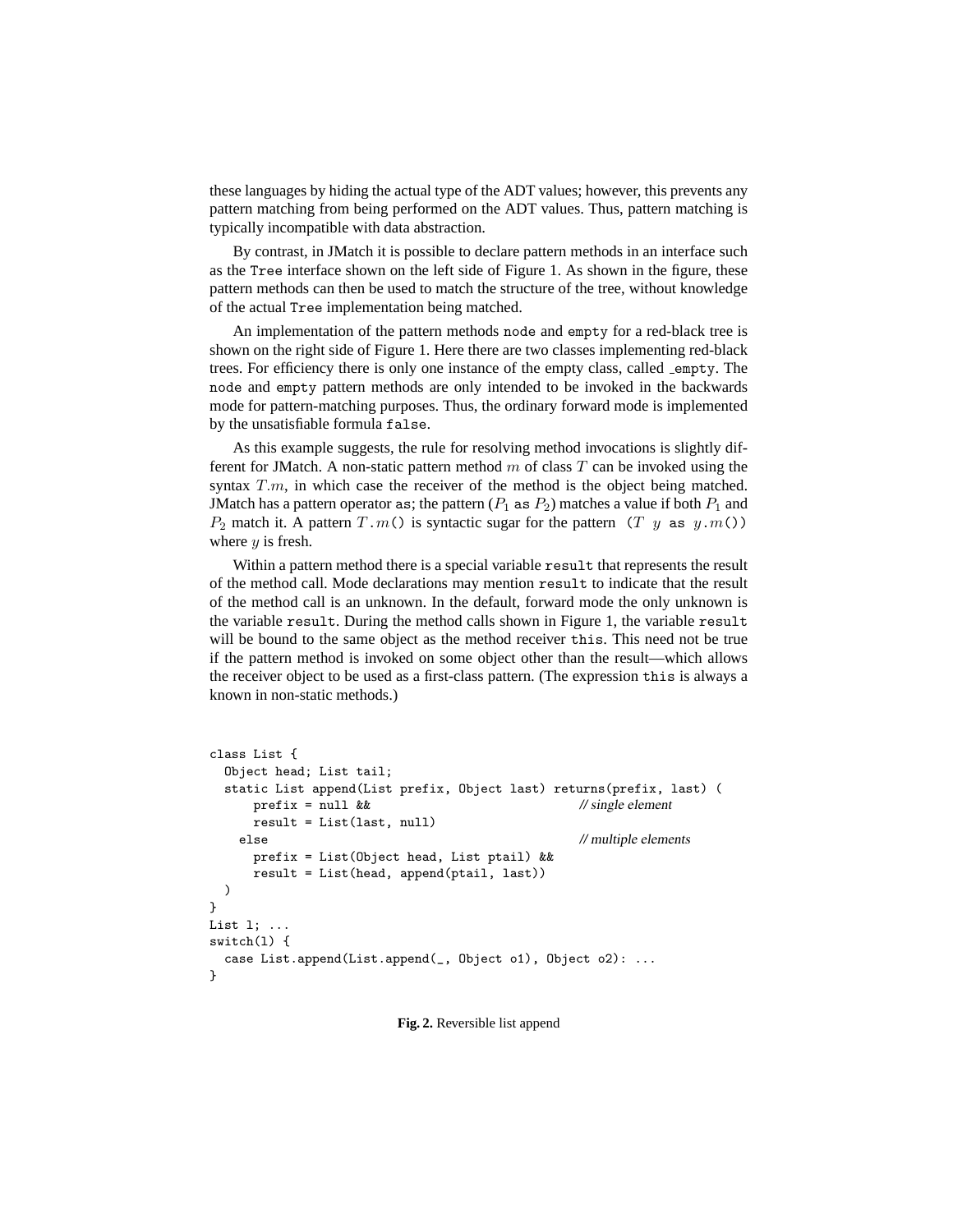Figure 2 shows an example of a static pattern method; append appends an element to the list in the forward direction but inverts this operation in the backward direction, splitting a list into its last element and a prefix list. In this version of List, empty lists are represented by null. The append method is static so that it can be invoked on empty lists. The switch statement shows that pattern matching can extract the last two elements of a list.

This example uses a disjunctive logical connective, else, which behaves like || except that the right-hand disjunct generates solutions only if the left-hand disjunct has not. An else disjunction does not by itself generate multiple solutions in backward modes; both else and || are short-circuit operators in the forward mode where the proposed solution to the formula is already known.

This example also demonstrates reordering of conjuncts in different modes. The algorithm for ordering conjuncts is simple: JMatch solves one conjunct at a time, and always picks the leftmost solvable conjunct to work on. This rule makes the order of evaluation easy to predict, which is important if conjuncts have side effects. While JMatch tends to encourage a functional programming style, it does not attempt to guarantee that formulas are free of side-effects, because side-effects are often useful.

In this example, in the backward mode the first conjunct is not initially solvable, so the conjuncts are evaluated in reverse order—in the multiple-element case, result is first broken into its parts, then the prefix of its tail is extracted (recursively using the append method), and finally the new prefix is constructed.

Pattern methods and pattern constructors obey similar rules; the main difference is that when result is an unknown in a pattern constructor, the variable result is automatically bound to a new object of the appropriate type, and its fields are exposed as variables to be solved. The list-reversal example shows that pattern methods can construct and deconstruct objects too.

### **2.7 Built-in patterns**

Many of the built-in Java operators are extended in JMatch to support additional modes. As mentioned earlier, the array index operator [] supports new modes that are easy to specify if we consider the operator on the type  $T$ [] (array of T) as a method named operator $[]$  after the  $C++$  idiom:

```
static T operator[](T[] array, int index)
  iterates(index, result)
```
That is, an array has the ability to automatically iterate over its indices and provide the associated elements. Note that other than the convenient syntax of array indexing and the type parameterization that arrays provide, there is no special magic here; it is easy to write code using the yield statement to implement this signature, as well as for the other built-in extensions.

The arithmetic operations  $+$  and  $-$  are also able to solve for either of their arguments given the result. In Java, the operator + also concatenates strings. In JMatch the concatenation can be inverted to match prefixes or suffixes; all possible matching prefix/suffix pairs can also be iterated over.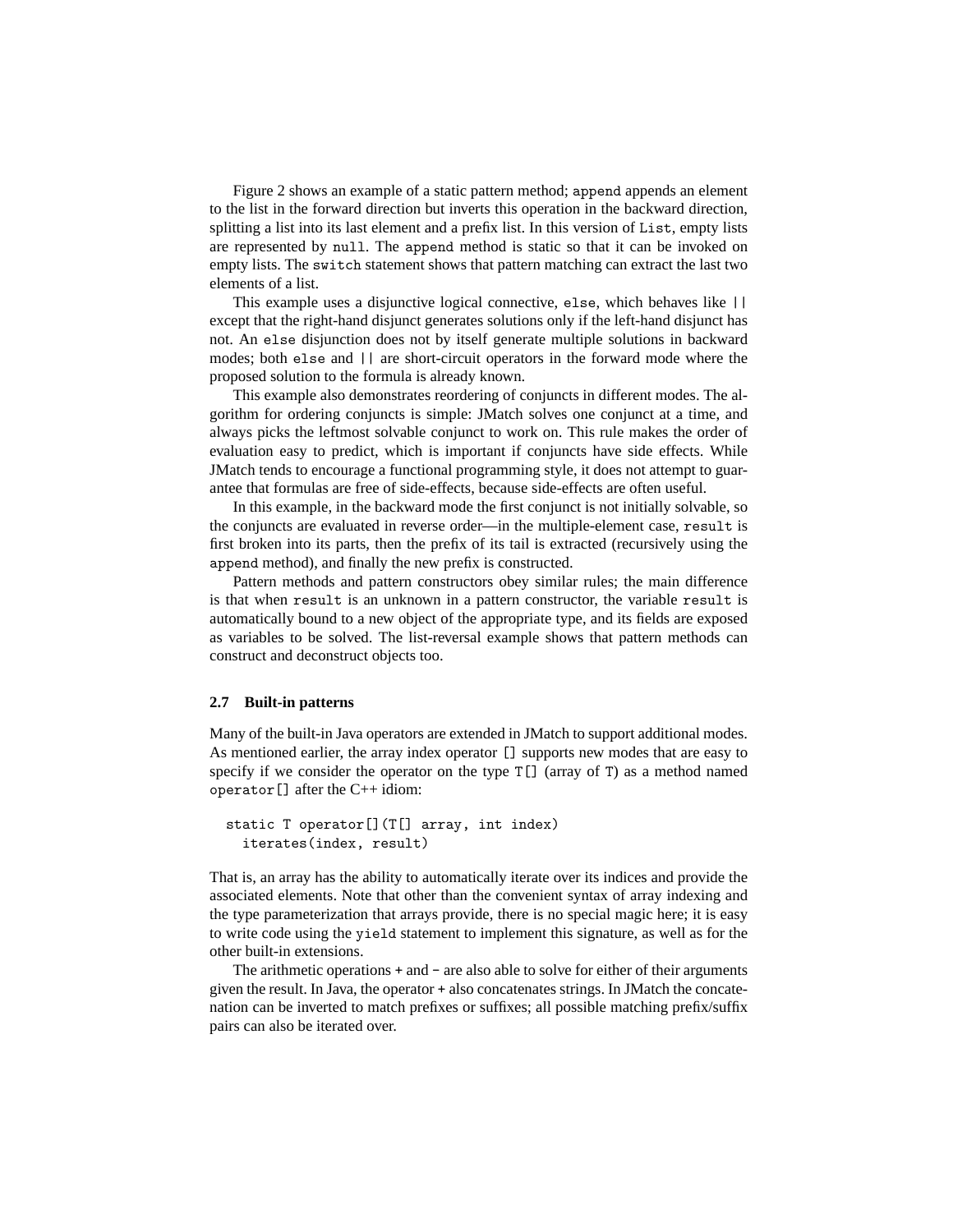Within formulas, relational expressions are extended to support a chain of relational comparisons. Certain integer inequalities are treated as built-in iterators: formulas of the form  $(a_1 \rho_1 a_2 \rho_2 \ldots \rho_{n-1} a_n)$ , where  $a_1$  and  $a_n$  are solvable, and all of the  $\rho_i$ are either  $\le$  or  $\le$  (or else all  $>$  or  $\ge$  =). These formulas are solved by iteration over the appropriate range of integers between  $a_1$  and  $a_n$ . For example, the following two statements are equivalent except that the first evaluates a. length only once:

```
foreach (0 \leq int i \leq a.length) \{ ... \}for (int i = 0; i < a.length; i++) \{ ... \}
```
### **2.8 Iterator objects**

Java programmers are accustomed to performing iterations using objects that implement the Iterator interface. An Iterator is an object that acts like an input stream, delivering the next object in the iteration whenever its next() method is called. The hasNext() method can be used to test whether there is a next object.

Iterator objects are usually unnecessary in JMatch, but they are easy to create. Any formula  $F$  can be converted into a corresponding iterator object using the special expression syntax iterate  $C(F)$ . Given a formula with unknowns  $x_1, \ldots, x_n$ , the expression produces an iterator object that can be used to iterate over the possible solutions to the formula. Each time the next() method of the iterator is called, a container object of class C is returned that has public fields named  $x_1, \ldots, x_n$  bound to the corresponding solution values.

Iterator objects in Java sometimes implement a remove method that removes the current element from the collection. Iterators with the ability to remove elements can be implemented by returning the (abstract) context in which the element occurs. This approach complicates the implementation of the iterator and changes its signature. Better support for such iterators remains future work.

#### **2.9 Exceptions**

The implementation of forward modes by boolean formulas raises the question of what value is returned when the formula is unsatisfiable. The NoSuchElementException exception is raised in that case.

Methods implemented as formulas do not have the ability to catch exceptions raised during their evaluation; a raised exception propagates out from the formula to the context using it. If there is a need to catch exceptions, the method must be implemented as a statement block instead.

In accordance with the expectations of Java programmers, exceptions raised in the body of a foreach iteration cannot be intercepted by the code of the predicate being tested.

# **3 Examples**

A few more detailed examples will suggest the added expressive power of JMatch.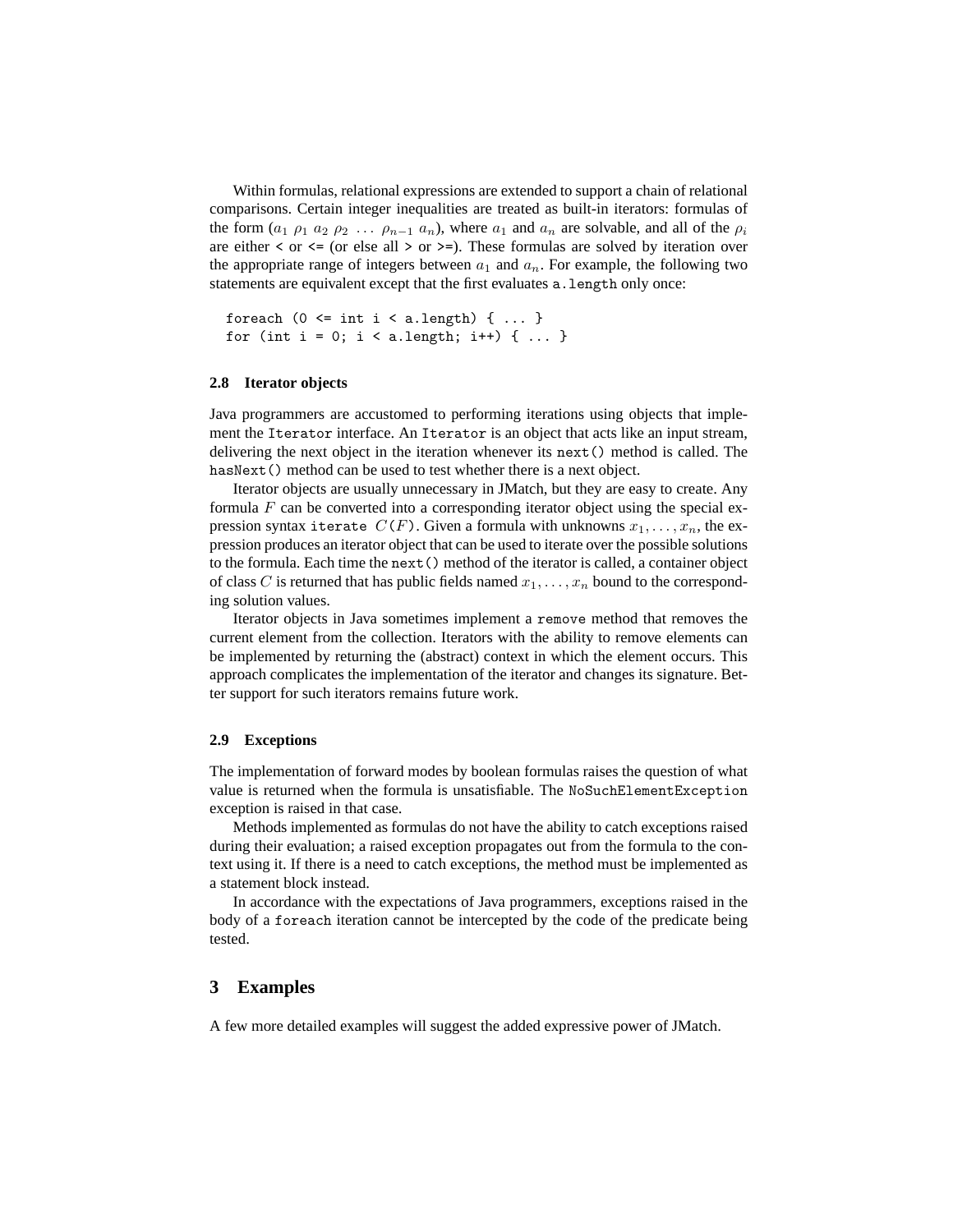#### **3.1 Functional red-black trees**

A good example of the power of pattern matching is the code for recursively balancing a red-black tree on insertion. Cormen et al. [CLR90] present pseudocode for red-black tree insertion that takes 31 lines of code yet gives only two of the four cases necessary. Okasaki [Oka98a] shows that for functional red-black trees, pattern matching can reduce the code size considerably. The same code can be written in JMatch about as concisely. Figure 3 shows the key code that balances the tree. The four cases of the red-black rotation are handled by four cases of the switch statement that share a single return statement, which is permitted because they solve for the same variables (a–d, x–z).

```
static Node balance(int color, int value, RBTree left, RBTree right) {
 if \text{(color == BLACK)} {
   switch (value, left, right) {
      case int z,
           Node(RED, int y, Node(RED,int x,RBTree a,RBTree b), RBTree c),
           RBTree d:
      case z, Node(RED,x,a,Node(RED,y,b,c)), d:
      case x, c, Node(RED,z,Node(RED,y,a,b),d):
      case x, a, Node(RED,y,b,Node(RED,z,c,d)):
          return Node(RED,y,Node(BLACK,x,a,b), Node(BLACK,z,c,d));
   }
 }
 return new Node(color, value, left, right);
}
```


### **3.2 Binary search tree membership**

Earlier we saw that for lists, both modes of the contains method could be implemented as a single, concise formula. The same is true for red-black trees:

```
public boolean contains(int x) iterates(x) (
  left != null && x < value && left.contains(x) ||
  x = value ||
  right != null && x > value && right.contains(x)
)
```
In its forward mode, this code implements the usual  $O(\log n)$  binary search for the element. In its backward mode, it iterates over the elements of the red-black tree in ascending order, and the tests  $x <$  value and  $x >$  value superfluously check the data-structure invariant. Automatic removal of such checks is future work.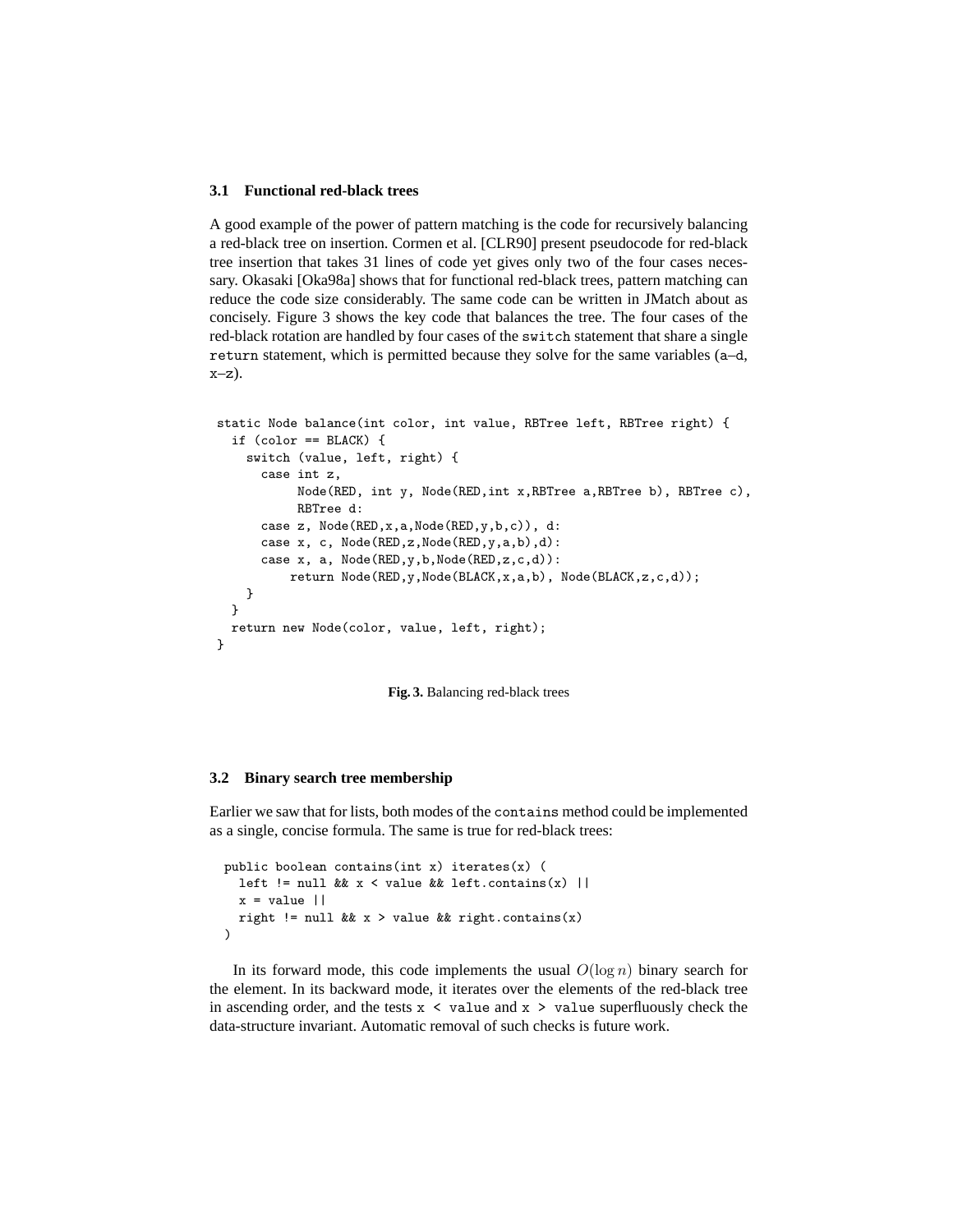#### **3.3 Hash table membership**

The hash table is another collection implementation that benefits in JMatch. Here is the contains method, with three modes implemented by a single formula:

```
class HashMap {
 HashBucket[] buckets;
  int size;
  ...
 public boolean contains(Object key, Object value)
        returns(value) iterates(key, value) (
    int n = key.hashCode() % size &&
    HashBucket b = \text{buckets}[n] &&
    b.contains(key, value)
 )
}
```
In the forward mode, the code checks whether the (key,value) binding is present in the hash table. In the second mode, a key is provided and a value efficiently located if available. The final mode iterates over all (key,value) pairs in the table. The hash table has chained buckets (HashBucket) that implement contains similarly to the earlier List implementation. In the final, iterative mode, the built-in array iterator generates the individual buckets b; the check  $n =$  hash(key) becomes a final consistency check on the data structure, because it cannot be evaluated until key is known.

The signature of the method HashBucket.contains is the same as the signature of HashMap.contains, which is not surprising because they both implement maps. The various modes of HashMap.contains use the corresponding modes of HashBucket.contains and different modes of the built-in array index operator. This coding style is typical in JMatch.

A comparison to the standard Java collection class HashMap [GJS96] suggests that modal abstraction can substantially simplify class signatures. The contains method provides the functionality of methods get, iterator, containsKey, containsValue, and to a lesser extent the methods keySet and values.

### **3.4 Simulating views**

Wadler has proposed views [Wad87] as a mechanism for reconciling data abstraction and pattern matching. For example, he shows that the abstract data type of Peano natural numbers can be implemented using integers, yet still provide the ability to patternmatch on its values. Figure 4 shows the equivalent JMatch code. Wadler also gives an example of a view of lists that corresponds to the modes of the method append shown in Section 2.6.

In both cases, the JMatch version of the code offers the advantage that the forward and backwards directions of the view are implemented by a single formula, ensuring consistency. In the views version of this code, separate *in* and *out* functions must be defined and it is up to the programmer to ensure that they are inverses.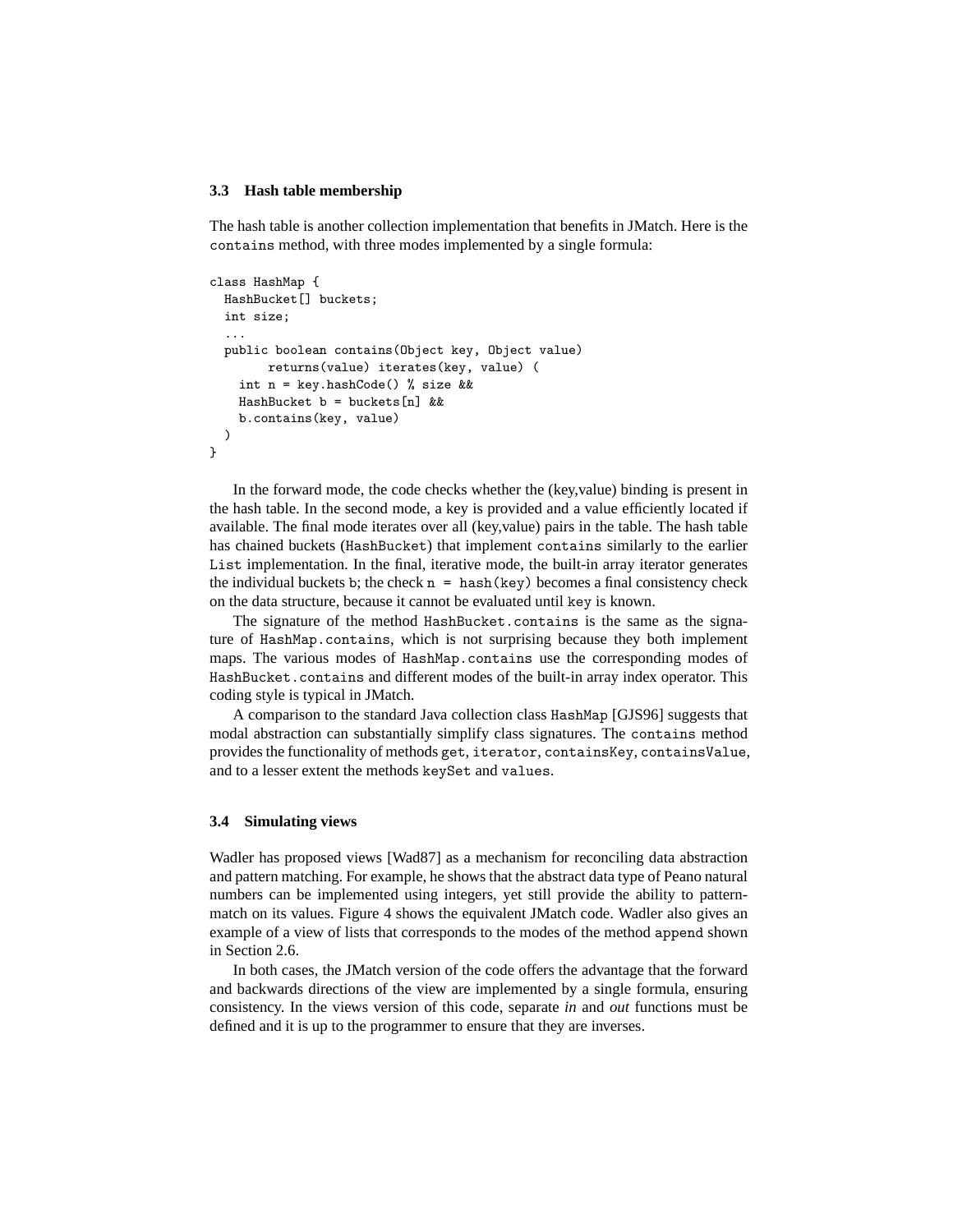```
class Peano {
    private int n;
    private Peano(int m) returns(m) ( m = n )
    public Peano succ(Peano pred) returns(pred) (
        pred = Peano(int m) && result = Peano(m+1)
    \lambdapublic Peano zero() returns() ( result = Peano(0) )
}
```
**Fig. 4.** Peano natural numbers ADT

# **4 Semantics and Implementation**

We now touch on some of the more interesting details of the semantics of JMatch and its implementation. The JMatch compiler is built using the Polyglot compiler framework for Java language extensions [NCM02]. Polyglot supports both the definition of languages that extend Java and their translation into Java. For more details see the technical report on JMatch and the implementation notes available with the current version of the compiler [LM02].

### **4.1 Static semantics**

Type-checking JMatch expressions, including formulas and patterns, is little different from type-checking Java expressions, since the types are the same in all modes, and the forward mode corresponds to ordinary Java evaluation.

The Java interface and abstract class conformance rules are extended in a natural way to handle method modes: a JMatch class must implement all the methods in all their modes, as declared in the interface or abstract class being implemented or extended. A method can add new modes to those defined by the super class.

The introduction of modes does create a new obligation for static checking. In JMatch it is a static error to use a formula or pattern with multiple solutions in a context (such as a let) where a single solution is expected, because solutions might be silently discarded. Thus, the JMatch type system is extended so that every expression has a multiplicity in addition to its ordinary Java type. The single operator may be used to explicitly discard the extra solutions of an expression and reduce its static multiplicity.

For each invocation of a built-in or user-defined predicate or pattern method, the compiler must select a mode to use to solve the expression in which the invocation appears. There may be more than one usable mode; the compiler selects the best mode according to a simple ordering. Modes are considered better if (in order of priority) they are not iterative, if they avoid constructing new objects, if they solve for fewer arguments, and if they are declared earlier.

One change to type checking is in the treatment of pattern method invocations. When a non-static method is invoked with the syntax  $T \cdot m$ , it is a pattern method invocation of method m of type  $T$ . It would be appealing to avoid naming  $T$  explicitly but this would require type inference.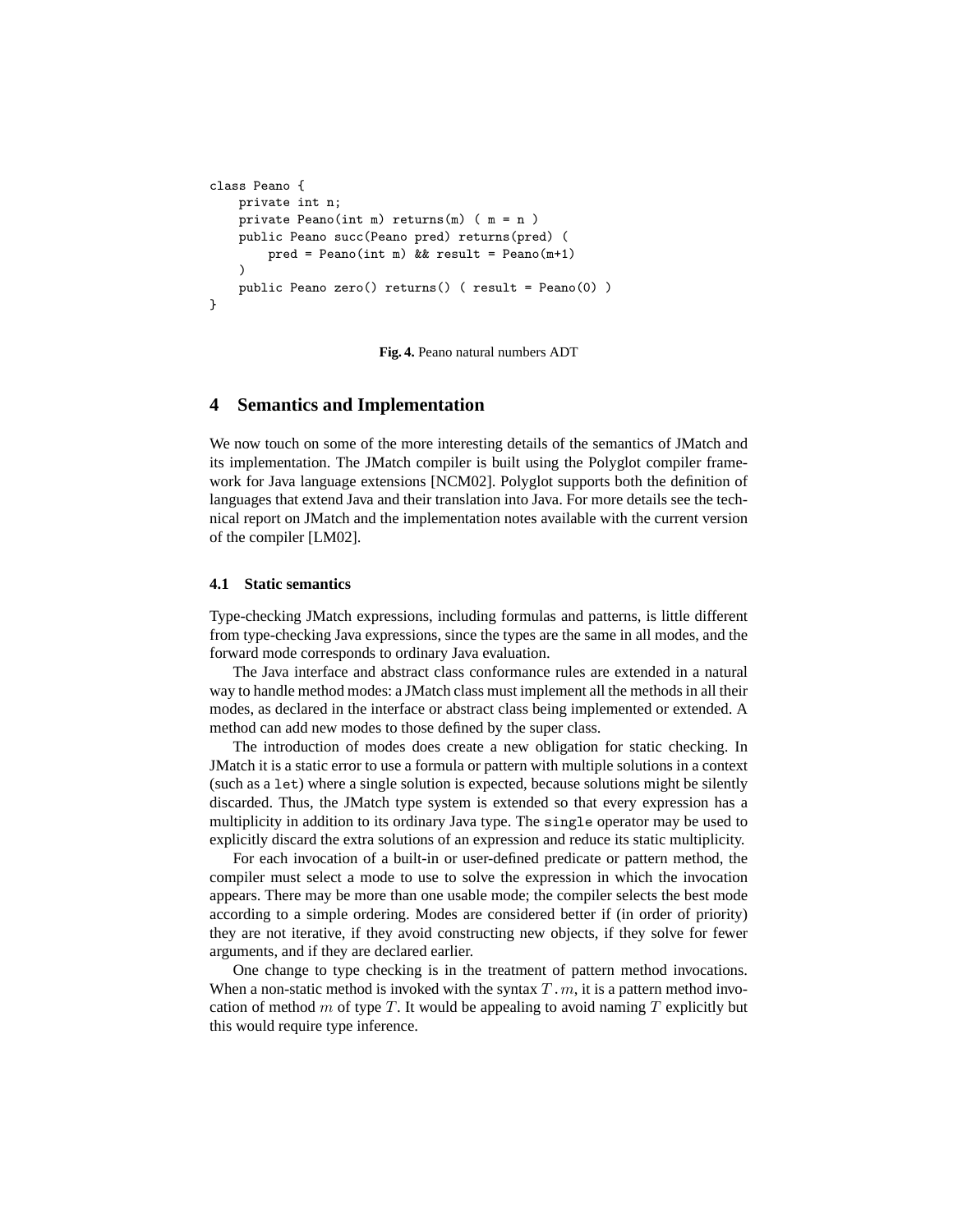#### **4.2 Translation to Java**

In the current implementation, JMatch is translated into Java by way of an intermediate language called Java<sub>vield</sub>, which is the Java 1.4 language extended with a limited yield statement that can only be used to implement Java iterator objects. Executing yield causes the iterator to return control to the calling context. The iterator object constructor and the methods next and hasNext are automatically implemented in Java $_{\text{yield}}$ . Each subsequent invocation of next on the iterator returns control to the point just after the execution of the previous yield statement.

The benefit of the intermediate language is that the translation from JMatch to Java<sub>yield</sub> is straightforwardly defined using a few mutually inductively defined syntaxdirected functions. The translation from  $Java_{yield}$  to Java 1.4 is also straighforward; it is essentially a conversion to continuation-passing style. While the performance of the translated code is acceptable, several easy optimizations would improve code quality. See the technical report [LM02] for more details on the translation.

# **5 Related Work**

Prolog is the best-known declarative logic programming language. It and many of its descendents have powerful unification in which a predicate can be applied to an expression containing unsolved variables. JMatch lacks this capability because it is not targeted specifically at logic programming tasks; rather, it is intended to smoothly incorporate some expressive features of logic programming into a language supporting data abstraction and imperative programming.

ML [MTH90] and Haskell [HJW92,Jon99] are well-known functional programming languages that support pattern matching, though patterns are tightly bound to the concrete representation of the value being matched. Because pattern matching in these languages requires access to the concrete representation, it does not coexist well with the data abstraction mechanisms of these languages. However, an advantage of concrete pattern matching is the simplicity of analyzing *exhaustiveness*; that is, showing that some arm of a switch statement will match.

Pattern matching has been of continuing interest to the Haskell community. Wadler's views [Wad87] support pattern matching for abstract data types. Views correspond to JMatch constructors, but require the explicit definition of a bijection between the abstract view and the concrete representation. While bijections can be defined in JMatch, often they can be generated automatically from a boolean formula. Views do not provide iteration.

Burton and Cameron [BC93] have also extended the views approach with a focus on improving equational reasoning. Fähndrich and Boyland [FB97] introduced first-class pattern abstractions for Haskell, but do not address the data abstraction problem. Palao Gonstanza et al. [PGPN96] describe first-class patterns for Haskell that work with data abstraction, but are not statically checkable. Okasaki has proposed integrating views into Standard ML [Oka98b]. Tullsen [Tul00] shows how to use combinators to construct first-class patterns that can be used with data abstraction. Like views, these proposals do not provide iterative patterns, modal abstraction, or invertible computation.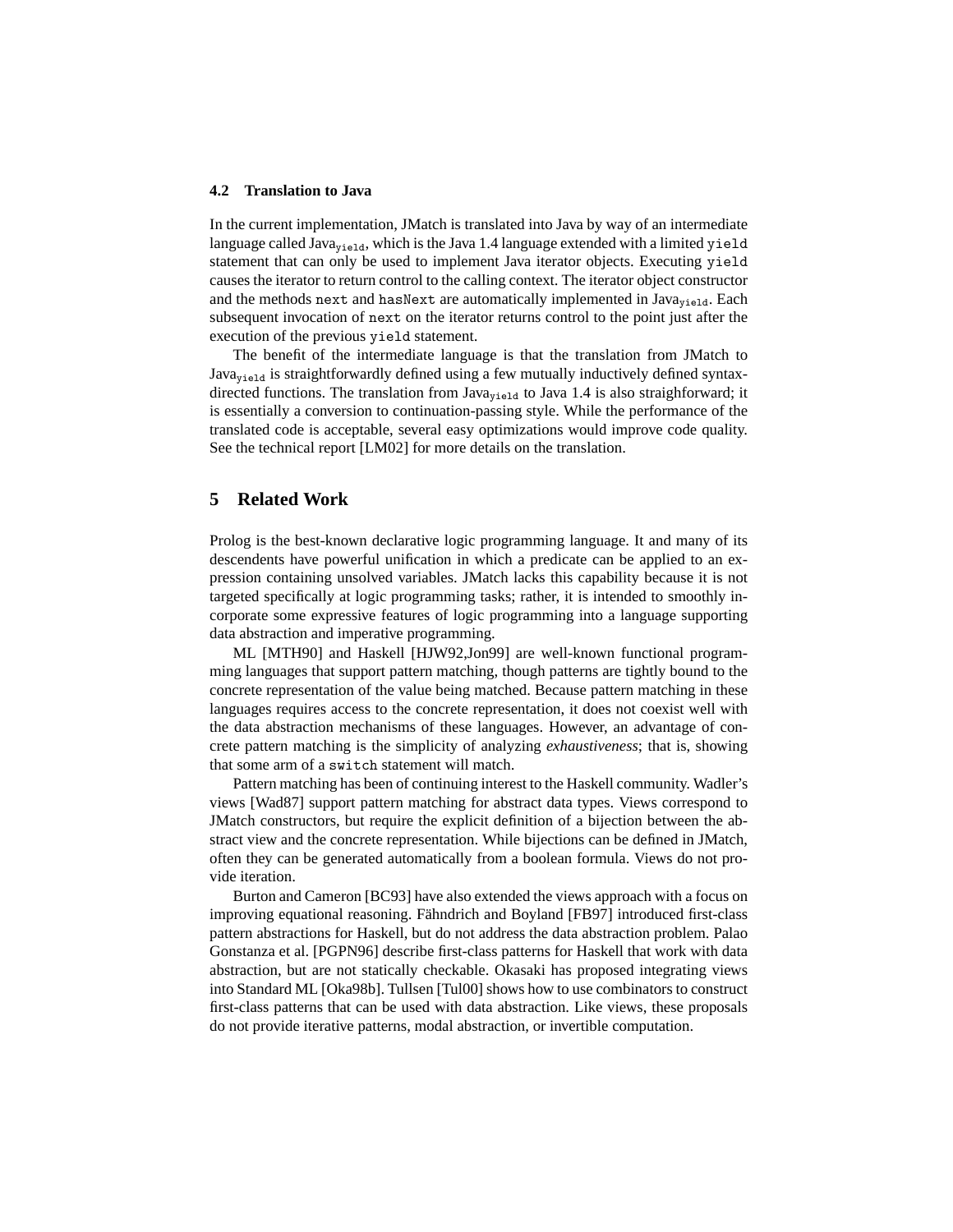A few languages have been proposed to integrate functional programming and logic programming [Han97,Llo99,CL00]. The focus in that work is on allowing partially instantiated values to be used as arguments, rather than on data abstraction.

In the language Alma-0, Apt et al. [ABPS98] have augmented Modula-2, an imperative language, with logic-programming features. Alma-0 is tailored for solving search problems and unlike JMatch, provides convenient backtracking through imperative code. However, Alma-0 does not support pattern matching or data abstraction.

Mercury [SHC96] is a modern declarative logic-programming language with modularity and separate compilation. As in JMatch, Mercury predicates can have several modes, a feature originating in some versions of Prolog (e.g., [Gre87]). Modal abstractions are not first-class in Mercury; a single mode of a predicate can be used as a firstclass function value, but unlike in JMatch, there is no way to pass several such modes around as an object and use them to uniformly implement another modal abstraction. Mercury does not support objects.

CLU  $[L+81]$ , ICON [GHK81], and Sather [MOSS96] each support iterators whose use and implementation are both convenient; the yield statement of JMatch was inspired by CLU. None of these languages have pattern matching.

Pizza also extends Java by allowing a class to be implemented as an algebraic datatypes and by supporting ML-style pattern matching [OW97]. Because the datatype is not exposed outside the class, Pizza does not permit abstract pattern matching. Forax and Roussel have also proposed a Java extension for simple pattern matching based on reflection [FR99].

Ernst et al. [EKC98] have developed predicate dispatching, another way to add pattern matching to an object-oriented language. In their language, boolean formulas control the dispatch mechanism, which supports encoding some pattern-matching idioms although deep pattern matching is not supported. This approach is complementary to JMatch, in which object dispatch is orthogonal to pattern matching. Their language has limited predicate abstractions that can implement a single new view of an object, but unlike JMatch, it does not unify predicates and methods. The predicates may not be recursive or iterative and do not support modal abstraction or invertible computation.

# **6 Conclusions**

JMatch extends Java with the ability to describe modal abstractions: abstractions that can be invoked in multiple different modes, or directions of computation. Modal abstractions can result in simpler code specifications and more readable code through the use of pattern matching. These modal abstractions can be implemented using invertible boolean formulas that directly describe the relation that the abstraction computes. In its forward mode, this relation is a function; in its backward modes it may be one-tomany or many-to-many. JMatch provides mechanisms for conveniently exploring this multiplicity.

JMatch is backwards compatible with Java, but provides expressive new features that make certain kinds of programs simpler and clearer. While for some such programs, using a domain-specific language would be the right choice, having more features in a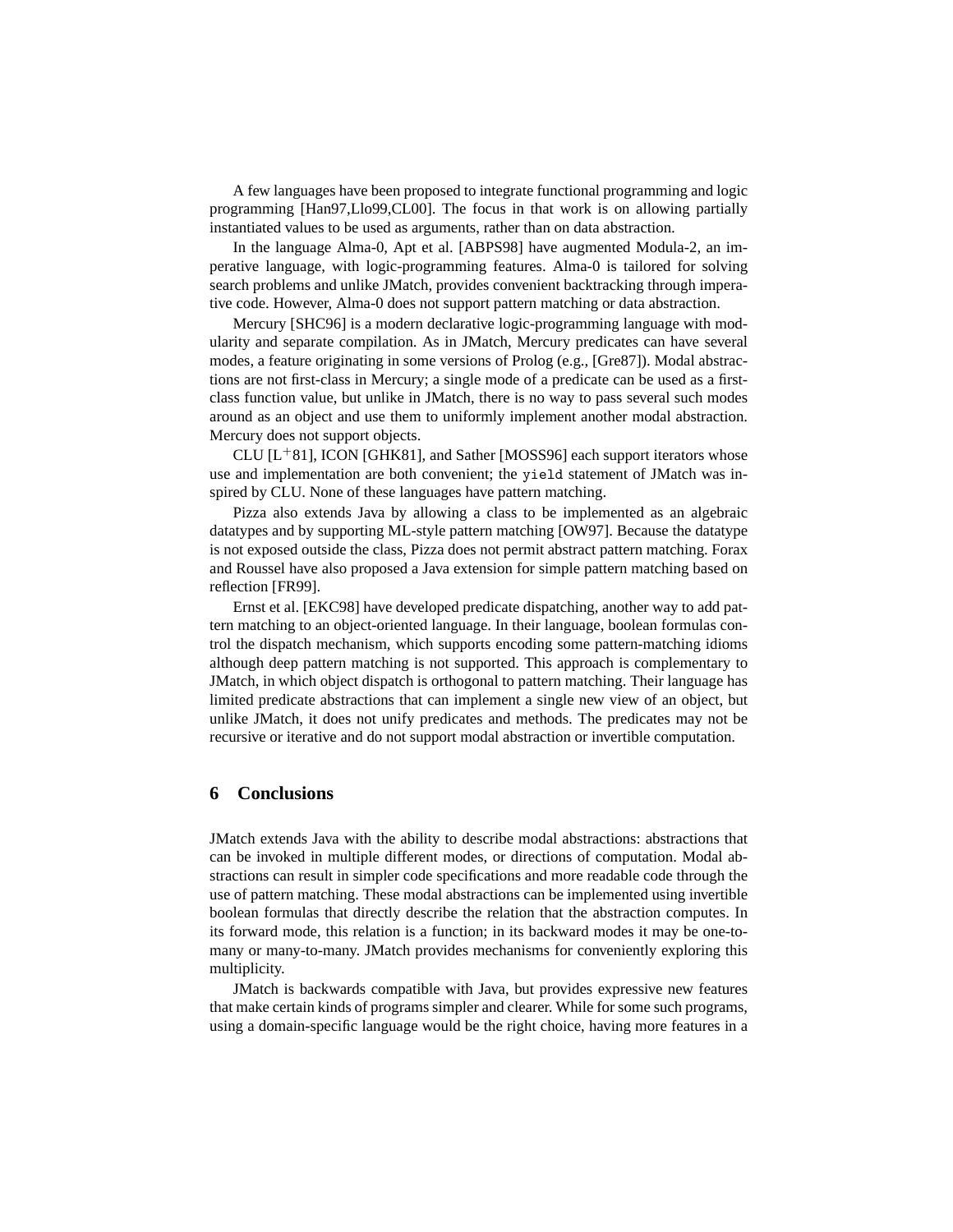general-purpose programming language is handy because a single language can be used when building large systems that cross several domains.

A prototype of the JMatch compiler has been released for public experimentation, and improvements to this implementation are continuing.

There are several important directions in which the JMatch language could be usefully extended. An exhaustiveness analysis for switch statements and else disjunctions would make it easier to reason about program correctness. Automatic elimination of tests that are redundant in a particular mode might improve performance. And support for iterators with removal would be useful.

# **Acknowledgments**

The authors would like to thank Brandon Bray and Grant Wang for many useful discussions on the design of JMatch and some early implementation work as well. Greg Morrisett and Jim O'Toole also made several useful suggestions. Nate Nystrom supported the implementation of JMatch on Polyglot. Readers of this paper whose advice improved the presentation include Kavita Bala, Michael Clarkson, Dan Grossman, Nate Nystrom, and Andrei Sabelfeld.

# **References**

- [ABPS98] Krzysztof R. Apt, Jacob Brunekreef, Vincent Partington, and Andrea Schaerf. Alma-0: An imperative language that supports declarative programming. *ACM Transactions on Programming Languages and Systems*, 20(5):1014–1066, September 1998.
- [BC93] F. W. Burton and R. D. Cameron. Pattern matching with abstract data types. *Journal of Functional Programming*, 3(2):171–190, 1993.
- [CL00] K. Claessen and P. Ljungl. Typed logical variables in Haskell. In *Haskell Workshop 2000*, 2000.
- [CLR90] Thomas A. Cormen, Charles E. Leiserson, and Ronald L. Rivest. *Introduction to Algorithms*. MIT Press, 1990.
- [Con63] Melvin E. Conway. Design of a separable transition-diagram compiler. *Communications of the ACM*, 6(7):396–408, 1963.
- [EKC98] Michael Ernst, Craig Kaplan, and Craig Chambers. Predicate dispatching: A unified theory of dispatch. In *12th European Conference on Object-Oriented Programming*, pages 186–211, Brussels, Belgium, July 1998.
- [FB97] Manuel Fähndrich and John Boyland. Statically checkable pattern abstractions. In *Proc. 2nd ACM SIGPLAN International Conference on Functional Programming (ICFP)*, pages 75–84, June 1997.
- [FR99] Remi Forax and Gilles Roussel. Recursive types and pattern matching in java. In *Proc. International Symposium on Generative and Component-Based Software Engineering (GCSE '99)*, Erfurt, Germany, September 1999. LNCS 1799.
- [GHK81] Ralph E. Griswold, David R. Hanson, and John T. Korb. Generators in ICON. *ACM Transaction on Programming Languages and Systems*, 3(2), April 1981.
- [GJS96] James Gosling, Bill Joy, and Guy Steele. *The Java Language Specification*. Addison-Wesley, August 1996. ISBN 0-201-63451-1.
- [Gre87] Steven Gregory. *Parallel Programming in PARLOG*. Addison-Wesley, 1987.